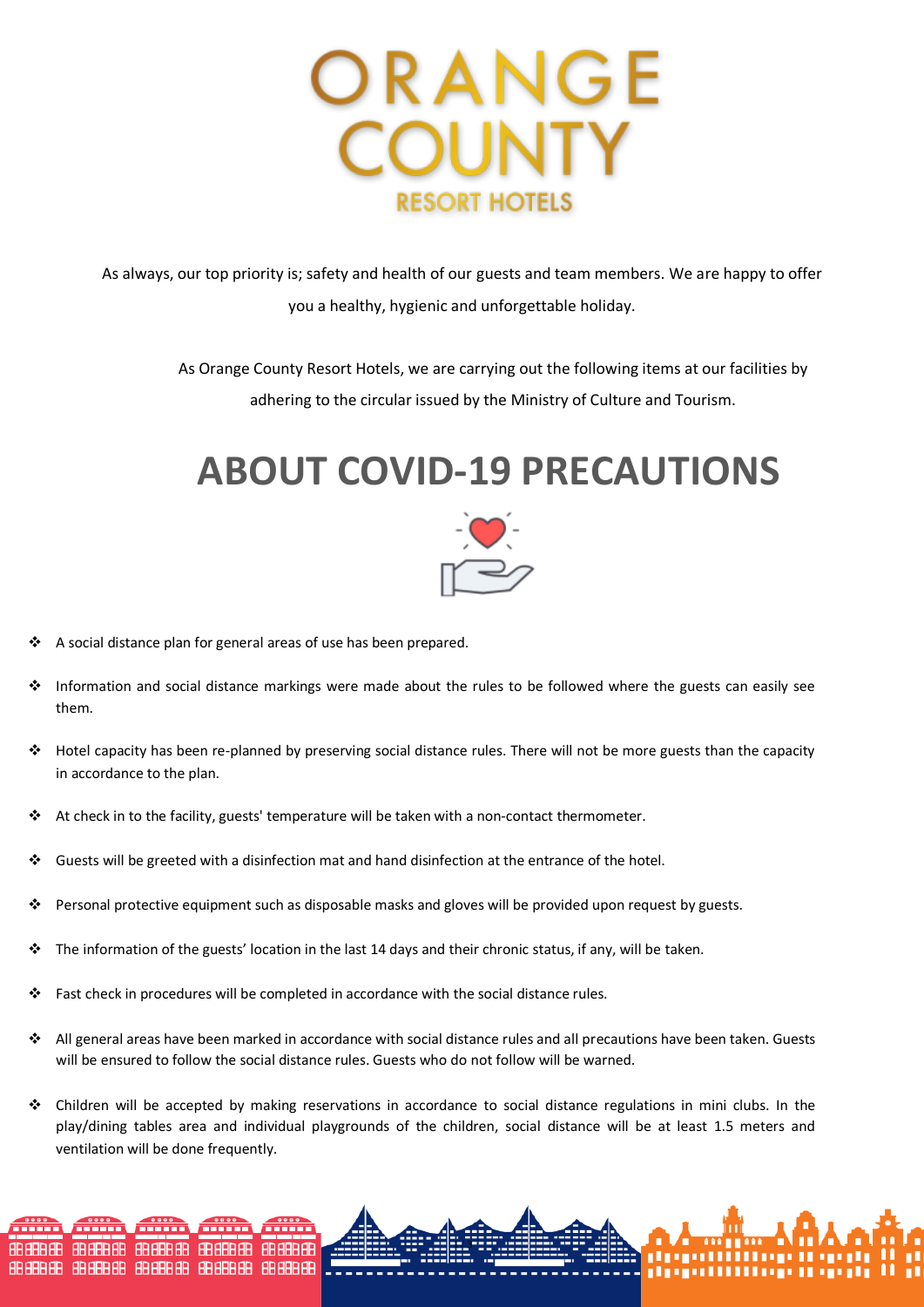- Toys, hobby equipment, playground equipment will be cleaned frequently with water and detergent. Then they will be wiped with 70% alcohol and dried.
- Non-contact temperature measurement of children will be made at the entrance to the mini club. Families of children with a fever of 38 degrees and having symptoms of disease will be contacted and sent to the health institution.
- There is an antiseptic for hand hygiene at the entrance and exit of the children. Hand antiseptics are placed out of the reach of children and children will be provided under the supervision of staff.
- \* There are hand disinfectants or antiseptics in different places at the entrances of general use areas and general guest toilets.
- The fitness center will be used with reservation system and will be available for use according to the number of people and duration of use. After each use, cleaning of the equipment will be ensured with hygienic material in accordance with the standards.
- Turkish bath, sauna, spa units will not be opened for use.
- Beach/pool towels will be kept in bags and will be presented to the guests by the staff in charge.
- It is arranged as 1.5 meters between tables and 60 cm between chairs next to each other in food and beverage areas. Service staff will serve by following the distance rules during service.
- Open buffet meal will continue, buffets will be closed with plexiglass and a presentation will be made by the kitchen staff in charge according to the wishes of our guests.
- There will be no tea and coffee dispensers and water dispensers in general areas. The service will be provided by the service staff in charge.
- Hygiene cleaning will be carried out with alcohol-based products after every guest use of items such as dining tables, chairs, service items, sugar, salt, spices, napkins, menus. Disposable sugar, salt, spices, napkins will be used.
- Hand-touched surfaces in the rooms and equipment such as telephone, remote control, door-window handles will be cleaned with disinfected products when the guest's stay is over. Single-use materials will be available in the rooms.
- $\cdot$  Room cleaning will be done by staff wearing masks, using disposable gloves for each guest room.
- $\div$  The rooms will be frequently ventilated and 12-hour rule will be applied after each guest check out and new guest entrance will be provided by disinfecting.
- Cleaning and hygiene of pool water, pool and beach area are provided.
- $\bullet$  Chlorine level is kept between 1-3 ppm in outdoor pools and 1-1.5 ppm in indoor pools. Periodic measurements are followed.